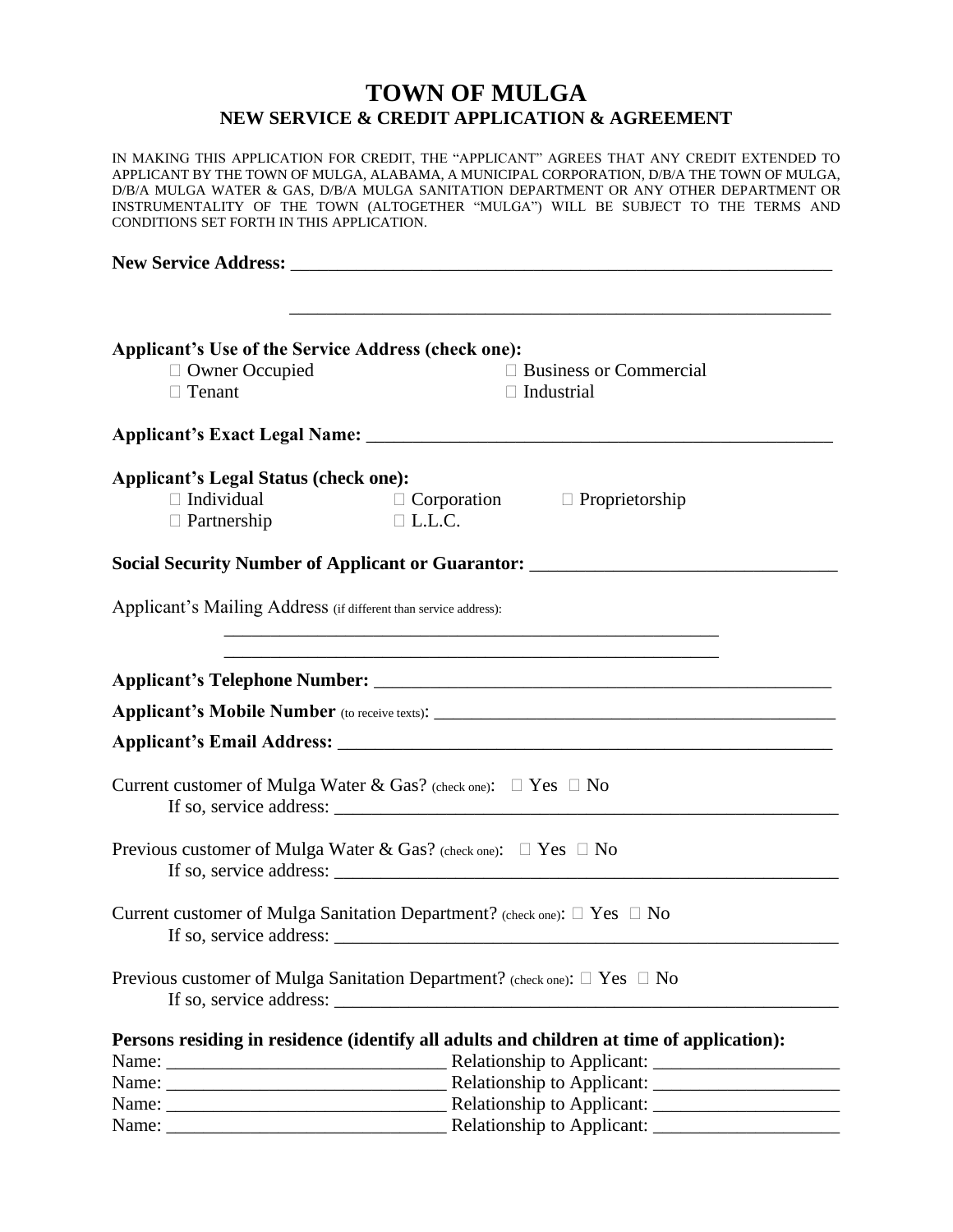## **Business or Commercial Accounts Only:**

|                  | If other than an individual, state of incorporation/organization:           |  |
|------------------|-----------------------------------------------------------------------------|--|
|                  |                                                                             |  |
|                  | Other than for residential service, please provide three credit references: |  |
|                  |                                                                             |  |
|                  |                                                                             |  |
|                  |                                                                             |  |
| Office use only: |                                                                             |  |

## *Office use only:*

| Customer No.                | Route/Acct |         |
|-----------------------------|------------|---------|
| <b>Service Request Date</b> | Inside     | Outside |
| Water Deposit #             | Amount \$  |         |
| Gas Deposit $#$             | Amount \$  |         |

An account shall be established in the name of (1) the legal title owner of the real property or (2) the Person, Persons, entity or entities who own the real property receiving such services as shown on the property records of the Jefferson County Tax Assessor (together the "Residential Owner"). Alternatively, to satisfy the requirements of this paragraph, a tenant or existing Mulga account holder for the service address may establish the account in the tenant or existing Mulga account holder's own name, but in order to do so, the Residential Owner must sign as a guarantor for the account, including a waiver of any rule of law, statute, or constitutional provision that would otherwise limit the Residential Owner's obligation to do so. A failure by a tenant or existing Mulga account holder for the service address to establish an account and to maintain it in good standing shall not relieve any Residential Owner from their obligations hereunder. See, e.g., ALA. A.G. OP. 2012-010. The application, guaranty, and waiver contemplated by this paragraph must be made on a form provided by the Mulga.

Prior to the establishment of service, an Applicant must provide proof of the Applicant's right to occupy the service address. For example, proof may include a copy of a deed or a lease. The Applicant must also demonstrate that the Applicant has satisfied all requirements of the governing body for the service address to occupy the premises, including the receipt of a Certificate of Occupancy, where applicable.

A government issued photo id, work photo id, student photo id or other verifiable photo id will be required to establish a new account. If other than an individual, a current W-9 will be required. Please attach a copy to this application.

The Terms and Conditions set forth below are part of this Application. Please read them before signing and returning this Application.

The undersigned Applicant hereby agrees to the Terms and Conditions set forth below in this Application. Applicant represents, warrants, and agrees that the foregoing information is submitted for the purpose of obtaining credit from Mulga and is true and correct to the best of Applicant's knowledge, information, and belief; that Applicant has authority to sign and deliver this Application on behalf of the Applicant and to bind Applicant to the terms and conditions hereof; that a photocopy or fax of this signed Application shall be considered an original and shall be sufficient for all purposes as a manually signed counterpart hereof; that Mulga is authorized to obtain and update credit reports and credit references from time to time; and that Applicant received a full completed copy of this Application at the time Applicant signed it. Applicant authorizes Mulga to complete orders without Applicant being present, and accepts responsibility for such goods and services upon delivery.

Applicant Signature Date

## WE CAN REQUIRE NOTARIZATION IF NOT WITNESSED BY A MULGA EMPLOYEE

\_\_\_\_\_\_\_\_\_\_\_\_\_\_\_\_\_\_\_\_\_\_\_\_\_\_\_\_\_\_\_\_\_ \_\_\_\_\_\_\_\_\_\_\_\_\_\_\_\_\_\_\_\_\_\_\_\_\_\_\_\_\_\_\_\_\_

NOTICE: The Federal Equal Credit Opportunity Act prohibits creditors from discriminating against credit applicants on the basis of race, color, religion, national origin, sex, marital status, age (provided the applicant has the capacity to enter into a binding contract); because all or part of the applicant's income derives from any public assistance program; or because the applicant has in good faith exercised any right under the Consumer Credit Protection Act. The federal agency that administers compliance with this law concerning this creditor is the Federal Trade Commission, Suite 5M35, 60 Forsyth Street, SW, Atlanta, GA 30303-2322.If your application for credit is denied, you have the right to a written statement of the specific reasons for the denial. To obtain the statement, please contact Town of Mulga, ATTN: Credit P. O. Box 40, Mulga, AL 35118, telephone (205) 787-4521, within 60 days from the date you are notified of our decision. We will send you a written statement of reasons for the denial within 30 days of receiving your request for the statement.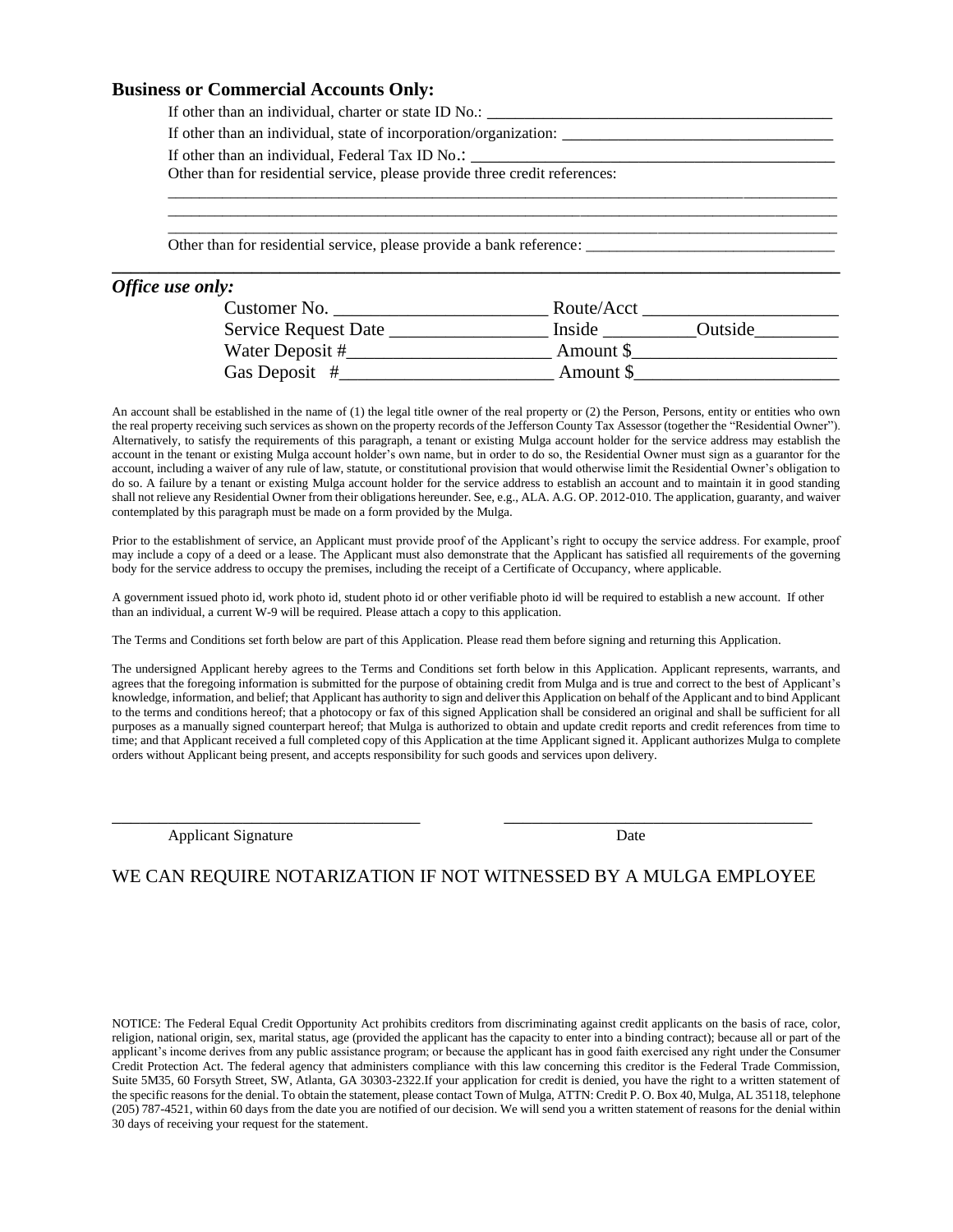## **TERMS AND CONDITIONS**

All goods and services provided by Mulga and received by Applicant shall be deemed an acknowledgment and acceptance by Applicant of Mulga's terms and conditions as then in effect. All sales or services are subject to any additional terms and conditions of related contracts, utility bills, or invoices, and all terms and conditions of this Credit Application and Agreement are expressly incorporated into such related contracts, utility bills, or invoices, and to the extent that any terms and conditions of a related contract or invoice expressly contradict the terms and conditions herein, the terms and conditions set forth herein are controlling. The terms and conditions set forth herein, as may be subsequently modified by Mulga from time to time, are incorporated by reference into all related contracts and invoices and acknowledgment forms issued by Mulga.

#### **Adherence to Policies**

1. All goods and services furnished by Mulga to Applicant shall be subject to the rules, regulations, policies, and procedures issued by Mulga as they may be amended over time, and Applicant agrees to comply with the same.

## **Applicant's Financial Obligations**

- 2. All charges, fees, and rates shall be as established in Mulga's separately adopted Schedule of Charges & Fees and/or Rate Tables and/or Rates and Fees schedules (by whatever name or names called) as they may be amended over time.
- 3. All deposits, guarantees, and securities shall be as established in Mulga's separately adopted Schedule of Deposits (by whatever name called) as it may be amended over time. However, Applicant expressly agrees that any amounts owed by Applicant to Mulga, including, but not limited to, unpaid bills for water service, gas service, solid waste collection, or any other program or service offered by Mulga (altogether "Service", may be deducted from any deposit, guarantee, or security furnished by Applicant whenever Applicant's Service is disconnected, Applicant's account is closed, or whenever Applicant's balance has remained unpaid for more than ten days when due and that such deposit, guarantee, or security may be applied to any balance owed to Mulga whether or not associated with the particular program or service for which the deposit, guarantee, or security was originally made.
- 4. Applicant shall reimburse Mulga for the total out-of-pocket expenses (labor, equipment, materials and overheads), if any, incurred by Mulga associated with the reconnection of Service previously disconnected.
- 5. Applicant shall pay in full any charges resulting from disconnection or reconnection of Service as well as any billing amounts previously due before Service will be reconnected.
- 6. In the event that Applicant fails to make payments in accordance with the terms of this Agreement or to make payment according to the terms of any related contract, Service bill, utility bill, or invoice, the account shall be deemed to be delinquent. Applicant shall pay all collection costs and expenses, including reasonable attorneys' fees incurred by Mulga collecting or attempting to collect such account.
- 7. Should the financial responsibility of Applicant at any time become unsatisfactory to Mulga, Mulga shall have the right to require payment in advance or satisfactory security.
- 8. Applicant agrees that its continued solvency is a precondition to any goods or services provided to Applicant. Applicant agrees to provide Mulga a statement representing that it is and remains solvent. Applicant agrees that Mulga may utilize outside credit reporting services to obtain any information on the Applicant - or the undersigned Guarantors - that Mulga deems necessary.
- 9. Unless this credit application is expressly marked on the reverse side as being for "Owner Occupied" use, Applicant represents that any credit extended by Mulga will not be primarily for personal, family or household use.

## **Safety of the Service Location**

- 10. Service may be refused or discontinued if the Applicant's use of premises is determined by Mulga to encroach on and violate the property interests or property rights of Mulga, if the premises stand in violation of the technical codes adopted by governing jurisdiction for the service address, if the use of the premises is not in compliance with any Policies and Procedures adopted by Mulga, if Applicant has violated these Terms and Conditions, or if the provision of service would otherwise be unsafe to the extent that it would be a nuisance.
- 11. Applicant agrees to exercise proper care to protect the property of Mulga located on or near the Applicant's premises, and in the event of loss or damage to Mulga's property or equipment, arising from the neglect of the Applicant to properly care for the same or intentional damage to the same (whether caused by Applicant or any other party), the cost of necessary repairs or replacement shall be paid by the Applicant.
- 12. Applicant shall notify Mulga immediately of any defect in Service or any trouble with or accident involving the Service, including but not limited to, when applicable, leaks discovered.
- 13. Applicant agrees to keep in good repair all appliances and piping at the service address related to the Service (other than meters and regulators maintained by Mulga). For water and gas Service, Applicant shall be responsible for furnishing and maintaining the service line from the utility meter to the residence/business. Applicant will report first to Mulga before any repairs required by this Agreement are made.

#### **Disclaimers of Liability**

- 14. Mulga, in accepting the application of the Applicant and in supplying Services, does not assume any obligation or responsibility as to the condition of the Applicant's service address, equipment, or apparatus. In no case shall Mulga be held liable for damages, including but not limited to consequential damages, or be considered negligent in any manner as a result of any interruption or failure of Service, and the Applicant shall make no claim for such damage.
- 15. Services provided by Mulga are provided as a service for the public as a whole, and are not for the benefit of any individual person or entity. Mulga and its agents, officers, and employees accept no duty for the benefit (intended or unintended) of any person including but not limited to any owner, mortgagee lien holder, landlord, tenant, occupant, roomer, invitee of any type, trespasser, or any of their agents, officers, or employees. Any duty alleged to arise under this Agreement and/or any other associated policies, rules, regulations, and/or schedules of Mulga or any of its agents, officers, or employees for the benefit of any person is hereby expressly rejected. Mulga and its agents, officers, and employees hereby expressly reserve all applicable immunities existing under any doctrine, authority or law (whether under the common law, statute, or otherwise), including but not limited to substantive immunity, qualified immunity, and discretionary function immunity. Applicant agrees to indemnify, hold harmless, and defend Mulga from and against any and all claims of any type or nature asserted by any person or entity against Mulga related to the service address and/or otherwise arising from a Service or related to this Agreement.
- 16. MULGA DISCLAIMS, AND APPLICANT WAIVES, WITH RESPECT TO EVERY GOOD OR SERVICE SOLD BY MULGA, ALL WARRANTIES, EXPRESSED OR IMPLIED, INCLUDING, WITHOUT LIMITATION, ALL IMPLIED WARRANTIES OF MERCHANTABILITY OR FITNESS FOR A PARTICULAR PURPOSE. IN NO EVENT SHALL MULGA HAVE ANY LIABILITY FOR LOSS OF TIME, LOST PROFITS, COST OF LABOR EXPENDED, OR ANY SEPARATE, SPECIAL, IN-DIRECT, CONSEQUENTIAL OR INCIDENTAL DAMAGES. **Meter Devices, Carts and Other Equipment**
- 17. All meter devices for measuring usage of Service and all other metering equipment necessary for proper metering of such consumption and Carts will remain the property of Mulga. Access to the meter devices for reading, inspection, repair, or other purposes and Carts will be furnished to authorized employees and/or agents of Mulga at all hours.

18. As applicable, Applicant agrees to provide, free of expense to Mulga, a suitable location for placement of meter devices and any other equipment, regulators, apparatus or appliances or Carts of Mulga necessary for providing Service.

Applicant grants any authorized employee or agent of Mulga free and unrestricted access to any Mulga property installed or otherwise situated on Applicant's premises, as is necessary from time to time.

### **Administrative Remedy**

19. The Mulga Town Council is authorized to hear and decide appeals where it is alleged there is any error in any order, requirement, decision, or determination made by an administrative official in the enforcement of these Terms and Conditions or otherwise related to the provision of Service. In exercising the power of